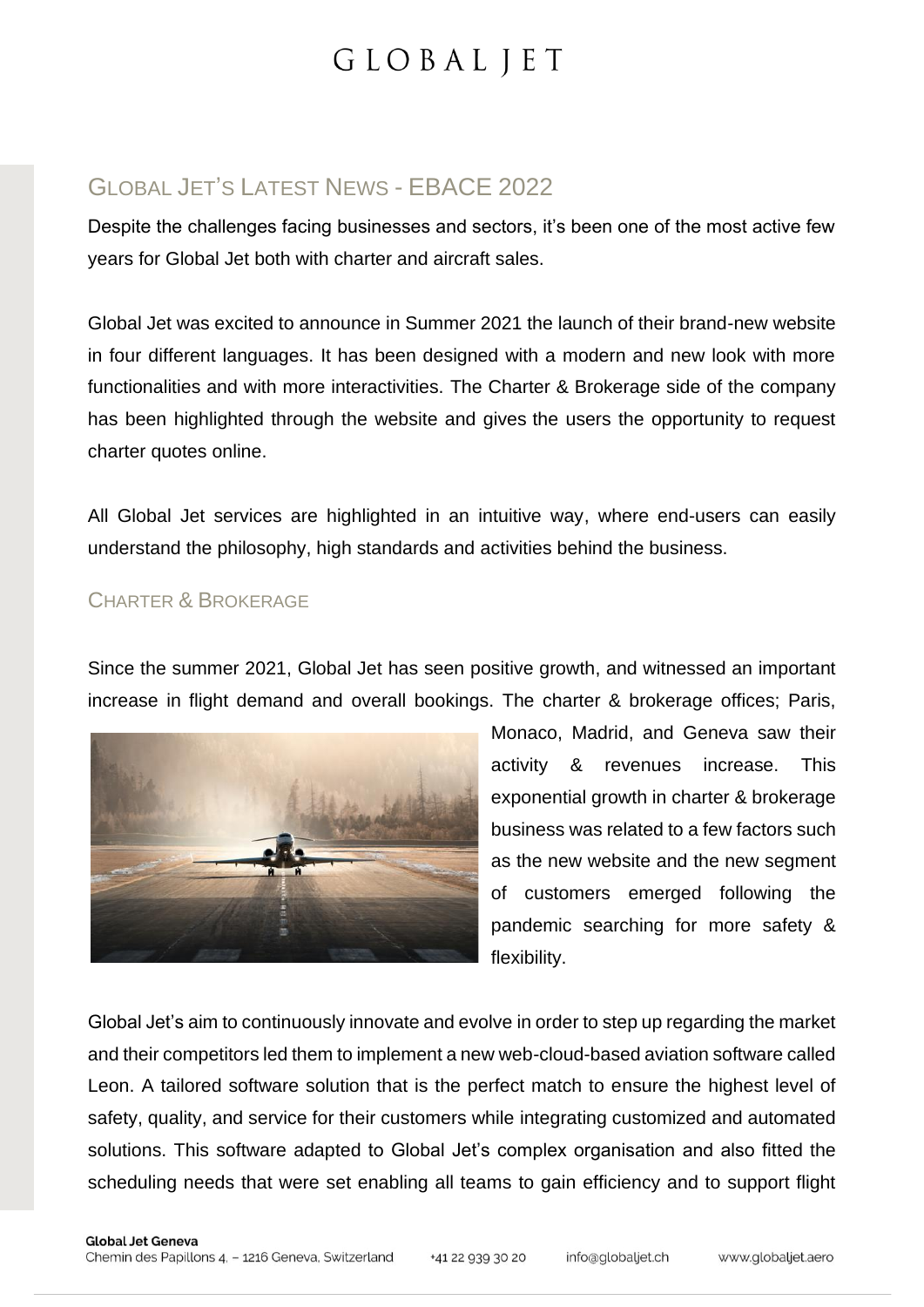operations and scheduling. The new technology provided by Leon Software is expected to replace a number of solutions that were used by different departments, further improving the quality of the experience Global Jet provides.

From today onwards the Global Jet offices, world-wide, have one charter sales platform. This tool streamlines and centralizes into one process the tasks from the different departments involved in booking and executing a flight. This allows the teams to process flight requests and answer questions swiftly with a high level of accuracy. All the offices have direct access to all the flights. This new program enables the sales, crews, and operation

teams to be even more reactive towards their clients and by always finding them the best solution regarding their needs. Same can be said about the owner's access. Clients will also have access to the tool to monitor the state of their flights or flight requests, avoiding the need to wait for an answer. This new software is a significant added value for the company.



With the onboarding process already successfully concluded, the development agenda for upcoming implementations will be continued soon, enhancing the partnership between the two companies to an even greater extent.

### AIRCRAFT SALES & ACQUISITIONS

Building on Global Jet's reputation as the 'off market' specialist, many sales were concluded before the aircraft reached to market. These were aircraft either within the Global Jet aircraft managed fleet or owners that wanted to take advantage of Global Jet's proprietary network of direct buyers, via the 10 offices across the world. This was a year of 'relationships' with a reputation based on performance and trust spanning 22-years, Global Jet were the 'go to guys' to get sales completed discreetly and at the highest price.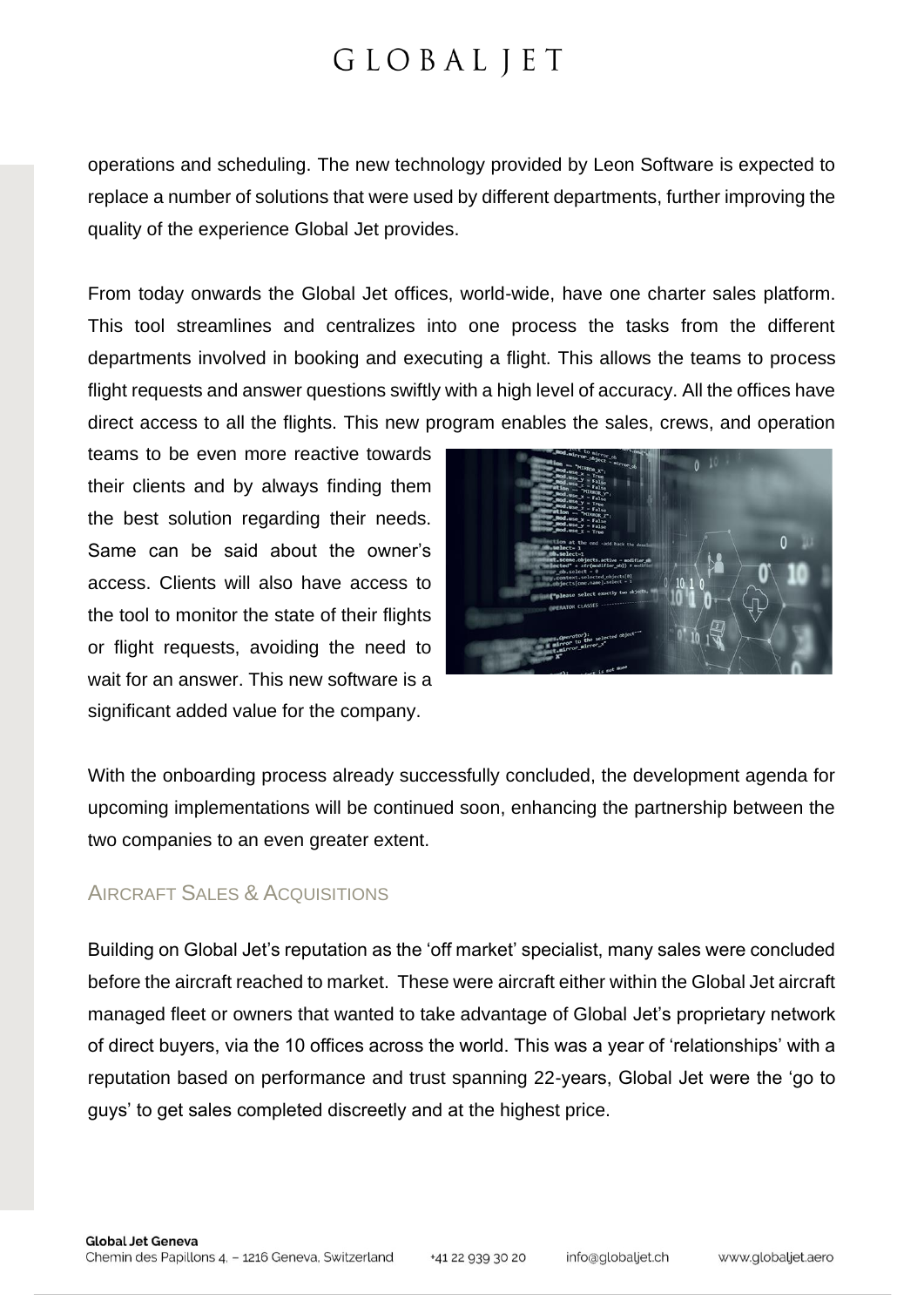Just to mention a few transactions in 2021, Global Jet successfully concluded sales on a Falcon 7X, two Global 6000, Gulfstream 450, Falcon 2000LX, Legacy 650 and an ACJ318 ELITE.

Moreover, Global Jet was also appointed as the sales broker for a remarkable Airbus ACJ318 ELITE. The aircraft was designed in a VIP configuration in three zones including a



dining and private office area and can accommodate up to 19 passengers. The aircraft was manufactured in 2010 and entered into service in 2011 following completion. Thanks to its exceptional extended range, this is an excellent opportunity for a specific market segment that travels in a big group.

Finally, Global Jet is diligently working on several aircraft sales mandates including offmarket ones such as a Legacy 650 and two Gulfstream 550.

### AIRCRAFT MANAGEMENT

A world renowned and trusted brand for more than two decades, privately owned by its founders, Global Jet manages around 70 aircraft in private and commercial capacities for international corporations, financial institutions, and high net worth families and individuals. As well as being one of the largest operators in the world, Global Jet also operates one of the most diverse fleets, with more than 35 unique aircraft types from established manufacturers. Additionally, they are proud to announce that there are one of the largest Gulfstream 650 operators in the aviation industry.

Today, Global Jet is synonymous with superior quality, total transparency, more innovative technologies, sustainable solutions, professionalism and "going-that-extra-mile" commitment to client satisfaction while taking into consideration the environment.

Over the years, Global Jet has been a pioneer in developing internal software's, reporting application based on the feedback and requirements of their clients. These electronic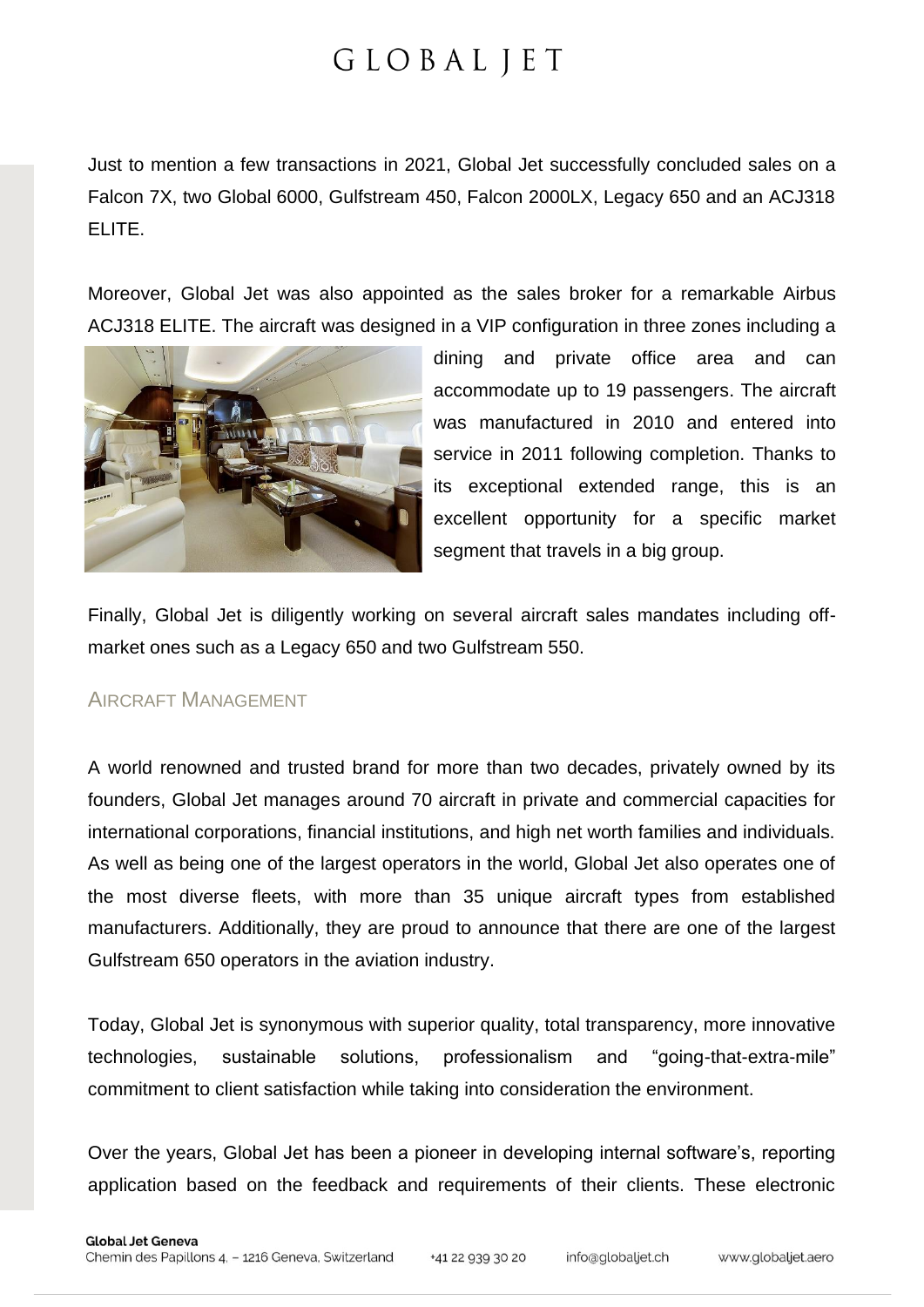document management software's means flight crew can enjoy paperless flight operations while supporting latest digital technologies such as a digital operational flight plans, electronic enroute and approach charts, electronic performance tools allowing to compute the loading and the performance of the aircraft on the intended route, live worldwide weather used to proactively identify and avoid severe weather and reroute as necessary.

All these new innovative and digital tools will improve efficiency, enhance passenger safety and comfort, increase higher on-schedule reliability, will reduce operating cost, and ultimately environmental impact.

Global Jet is constantly introspecting and taking care of their client's assets and proposes sustainable solutions to their clients to protect the environment including sustainable aviation fuel (SAF), carbon emission rights acquisitions, and contributing voluntarily to offsetting programs allowing clients the possibility to personalise their contribution to the well-being of our environment.

Finally, during mid-2021, Global Jet was pleased to welcome William Roux as Aircraft Management Director. With 8 years of business experience and aircraft expertise and a global network, he has built a brilliant career in the aviation industry where his last position was Client Relationship Manager. William and his sterling reputation make him uniquely equipped to take over this position, to serve this dynamic and demanding market.



### DESIGN & COMPLETION

2021 was an exciting year for Global Jet with two successful VVIP widebody completion deliveries including A VVIP A320, and the most VVIP Boeing 787-8 ever delivered so far and both successful projects were completed by Jet Aviation completion centre in Basel.

Another milestone for Global Jet as they completed and delivered the second VVIP Boeing 787-8 within less than 12 months. This innovative & iconic wide body under supervision of Global Jet has been designed with exquisite refinement by Rémi Tessier. The completion